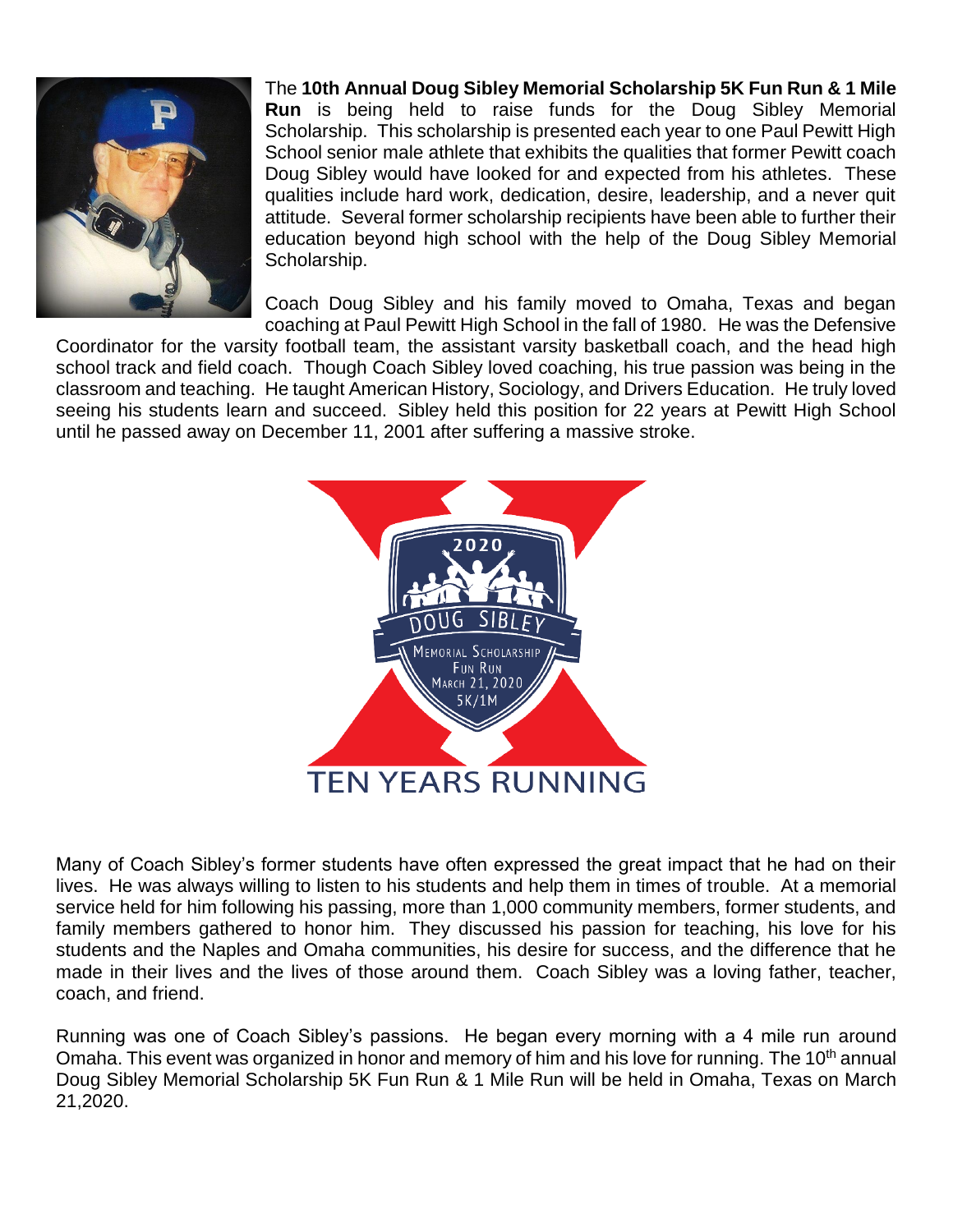# **\*\*SPONSORSHIP BROCHURE\*\***

## *Race-Day Schedule of Events:*

### **REGISTRATION:**

Pre-registrations encouraged. Registrations accepted until 7:30 a.m. on day of event. *All Registration Forms must be accompanied by a signed Waiver of Liability-Sporting Event Participant for each registrant. Registration for Minors must be accompanied by a signed Accident Waiver and Release of Liability-Sporting Event, Parent-Guardian Waiver for Minors. Include a separate waiver for each registrant.*

### **START:**

1 Mile Run/Walk begins promptly at 8 a.m. 5K Fun Run begins at 8:30 a.m.

#### **REFRESHMENTS:**

Snacks and drinks available at the Finish Line. Water stations available at mile markers along the event course.

#### **FOR ADDITIONAL INFORMATION:**

Contact (903) 946-2098, (903) 424-3370, or visit our website at *www.dougsibleyfunrun.org*.

## *Pre-Registration Fees\**

Students \$15.00 (w/T-Shirt\*\*) One Runner/Walker \$20.00 (w/T-Shirt\*\*) Seniors 55+  $$15.00$  (w/T-Shirt\*\*) Family \$50.00 (3+ household members, max 5 T-shirts\*\*) *\*Note: Add \$5 if registering after March 1st or on day of race.* 

*\*\*T-Shirts are available while supplies last!* 

## *The Course:*

The race will begin at the Omaha City Park located on Highway 67 in Omaha. The course is a double loop through Omaha. The race will head west on Highway 67 (S. Main Street) then turn right on Hubbard Street. The course then turns right on N. 3rd Street. After a short distance on McLean Ave, the race continues on 4<sup>th</sup> Street. The runners will then head south on US Hwy 259. At the four-way stop, the race will turn west onto Highway 67 (S. Main Street) and head back toward the city park. The second loop of the race consist of the same course, finishing just inside the gate of the city park.

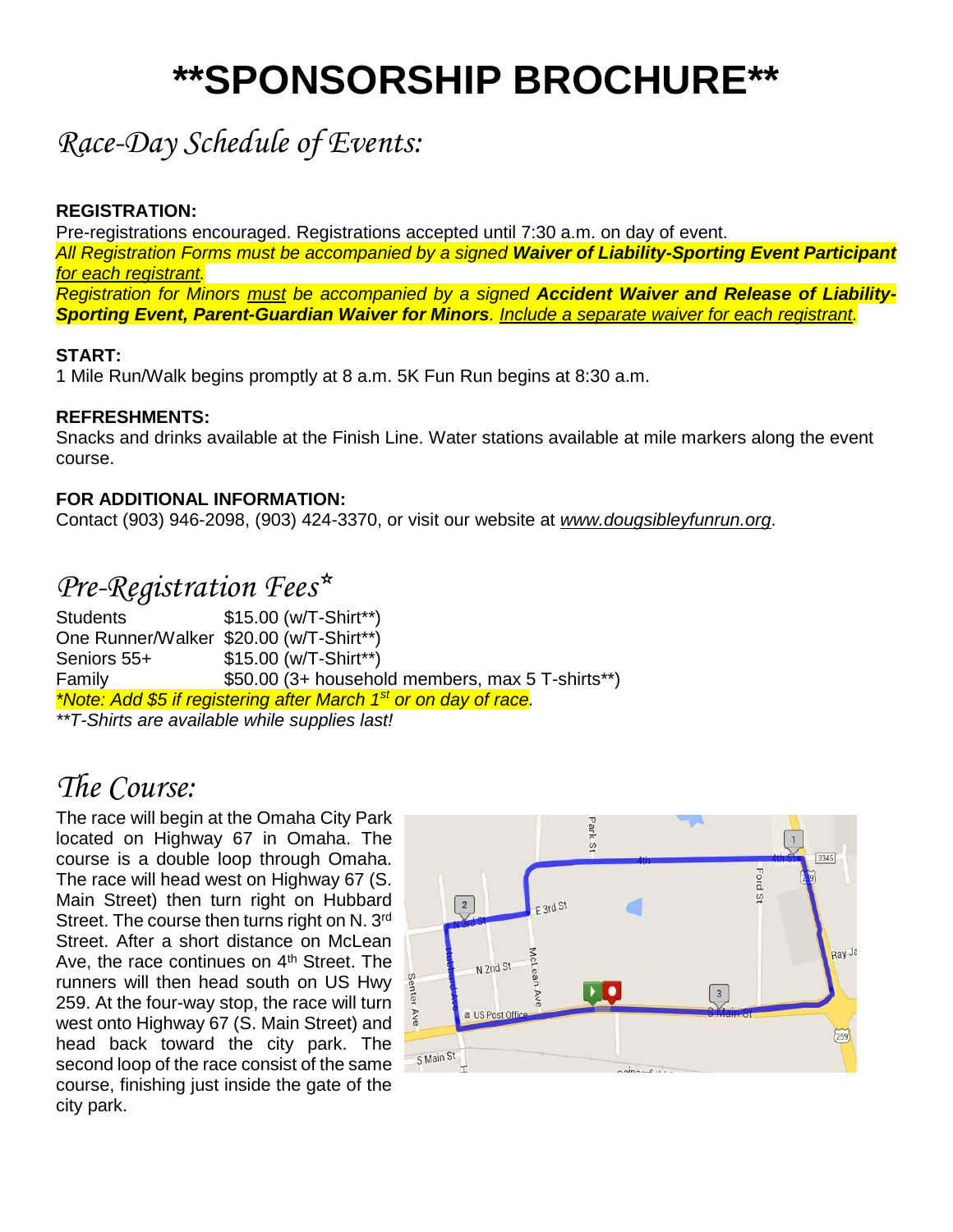# *Sponsorship Registration*

**Sponsor's Name/Logo on T-Shirt Name/Logo on our Website – Name/Logo on our Website – (link available to Sponsor's web page) (link available to Sponsor's web page) Name will be posted along course route Opportunity to bring sponsor product or service to event** 

**Sponsor's Name on T-Shirt Name/Logo on our website Name/Logo on our Website – (link available to Sponsor's web page) (link available to Sponsor's web page) Name will be posted along course route**

# *Gold Sponsor: \$200 donation Bronze Sponsor: \$100 donation*

## *Silver Sponsor: \$150 donation Special Contributor: Other donation*

*Please note: Any sponsorship monies received after March 1st may not be included in printed materials.*

**\_\_\_\_\_\_\_\_\_\_\_\_\_\_\_\_\_\_\_\_\_\_\_\_\_\_\_\_\_\_\_\_\_\_\_\_\_\_\_\_\_\_\_\_\_\_\_\_\_\_\_\_\_\_\_\_\_\_\_\_\_\_\_\_\_** 

**\_\_\_\_\_\_\_\_\_\_\_\_\_\_\_\_\_\_\_\_\_\_\_\_\_\_\_\_\_\_\_\_\_\_\_\_\_\_\_\_\_\_\_\_\_\_\_\_\_\_\_\_\_\_\_\_\_\_\_\_\_\_\_\_\_** 

**\_\_\_\_\_\_\_\_\_\_\_\_\_\_\_\_\_\_\_\_\_\_\_\_\_\_\_\_\_\_\_\_\_\_\_\_\_\_\_\_\_\_\_\_\_\_\_\_\_\_\_\_\_\_\_\_\_\_\_\_\_\_\_\_\_** 

**\_\_\_\_\_\_\_\_\_\_\_\_\_\_\_\_\_\_\_\_\_\_\_\_\_\_\_\_\_\_\_\_\_\_\_\_\_\_\_\_\_\_\_\_\_\_\_\_\_\_\_\_\_\_\_\_\_\_\_\_\_\_\_\_\_** 

**Contact Name** 

**Business Name (as it should appear in promotions)\*** 

**Street Address** 

**City/State/Zip** 

**\_\_\_\_\_\_\_\_\_\_\_\_\_\_\_\_\_\_\_\_\_\_\_\_\_\_\_\_\_\_\_\_\_\_\_\_\_\_\_\_\_\_\_\_\_\_\_\_\_\_\_\_\_\_\_\_\_\_\_\_\_\_\_\_\_ E-mail Address Contact Phone** 

**Level of Sponsorship:** 

**\_\_\_\_\_\_\_ Gold\*: \$ 200.00 \_\_\_\_\_\_\_ Silver\*: \$ 150.00** 

**\_\_\_\_\_\_\_ Bronze\*: \$ 100.00**

Special Contributor: (Amount Included) \$

*Checks payable to the "Doug Sibley Scholarship Fund"*

**Sponsors: Please include a logo, if available, for recognition on our website and T-shirt (for Gold Sponsors) Please note that any logos received after printing deadline of March 1st may not be included on T-shirt.** 

**For More Information: Contact Linda Sibley (903) 946-2098 or Derick Sibley (903) 424-3370 MAIL TO: Linda Sibley, c/o Doug Sibley 5k Run, PO BOX 1176, Omaha, TX 75571**